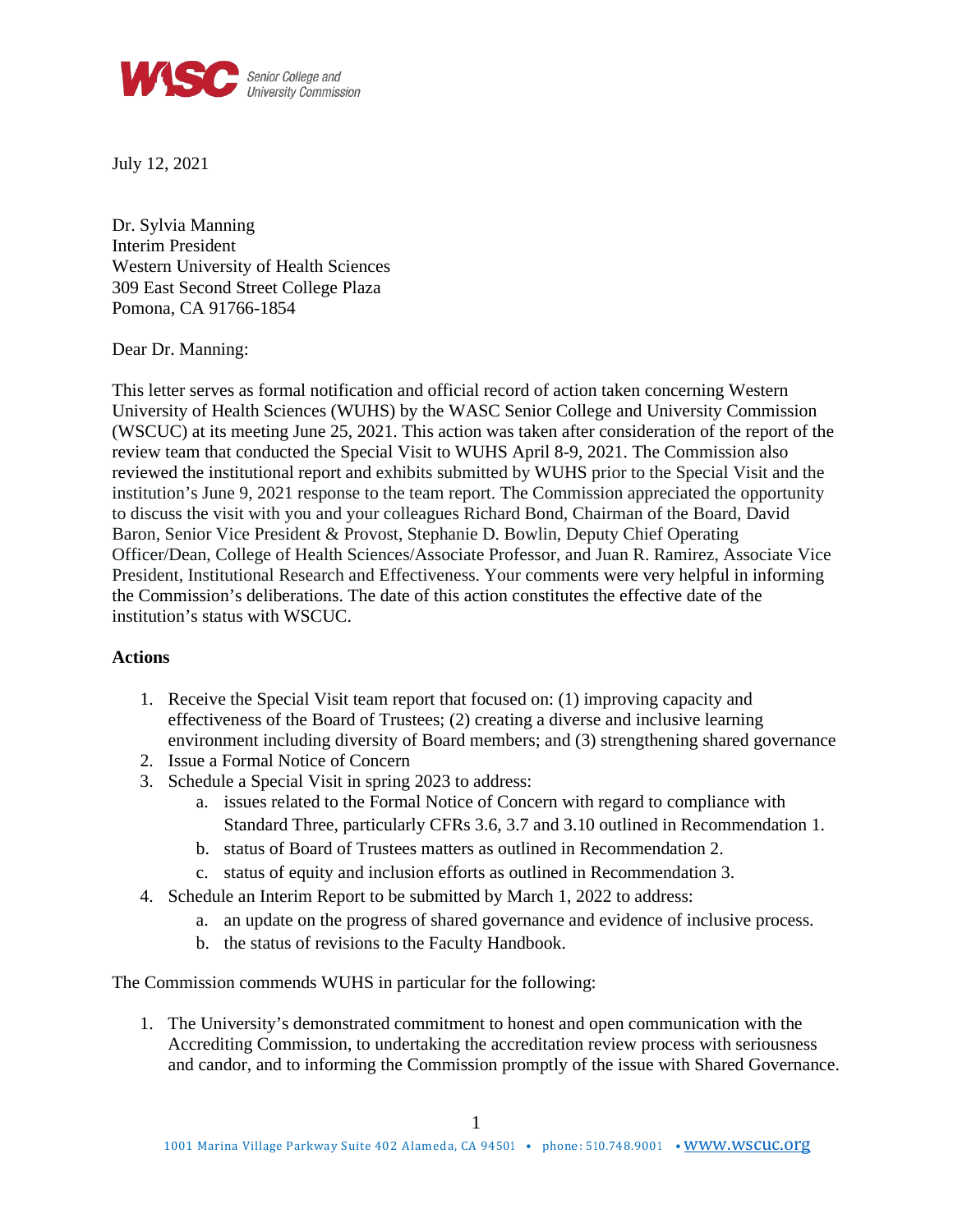- 2. The Board's commitment to expanding its membership; increasing diversity and expertise; improving Board bylaws and independence; and executing its fiduciary responsibilities.
- 3. The passion and responsivities of the university's students, faculty, staff, administration, and Board to societal concerns about justice, diversity, equity, and inclusion as demonstrated through initiation of:
	- a. additional scholarships;
	- b. the enhancement of support services;
	- c. commitment to pipeline programs in the community;
	- d. enhancements of campus inclusivity;
	- e. planning of new programmatic and administrative structures (with resources);
	- f. changes in policy; and
	- g. the inclusion of DEI in the curricula.
- 4. The university community's response to the pandemic by converting to distanced delivery of education (including leveraging the experience of the Oregon campus distance learning team), maintaining financial stability, and continuing to educate learners.
- 5. The deep-seated dedication of the university's faculty, staff, administration, and the Board to student success.

The Commission requires the institution to respond to the following issues:

- 1. Shared Governance (CFRs 3.6, 3.7 and 3.10) Leadership at all levels (including faculty, staff, and administration), must commit to ensuring shared governance and maintaining effective communication by
	- a. clarifying and agreeing to the respective roles and lines of authority of all parties involved in shared governance;
	- b. ensuring the use of evidence to support decision-making; and
	- c. promptly and clearly communicating decisions along with the evidence and rationale so that stakeholders have a shared understanding of the evidence and rationale underlying the decision.
- 2. Board of Trustees (CFR 3.9)

Although the board responded to the previous Commission Action Letter by executing its fiduciary authority with dedication and loyalty to Western University of Health Sciences, it must

- a. continue to seek members with the qualifications required to govern an institution of higher learning;
- b. regularly engage in self-review and training to enhance its effectiveness; and
- c. maintain and honor clear policies on shared governance consistent with the Board's oversight role.
- 3. Equity and Inclusion (CFRs 1.4, 2.2 and 3.1, WSCUC Equity & Inclusion Policy)
	- a. WUHS should continue to assess and address the changing social and demographic diversity within the communities that it serves.
	- b. The administration, staff, and faculty should expand their efforts to create diverse and inclusive learning environments at both campuses and at community-based clinical sites including:

i. implementing and resourcing the H.E.A.R.T. Center and other DEI initiatives; and